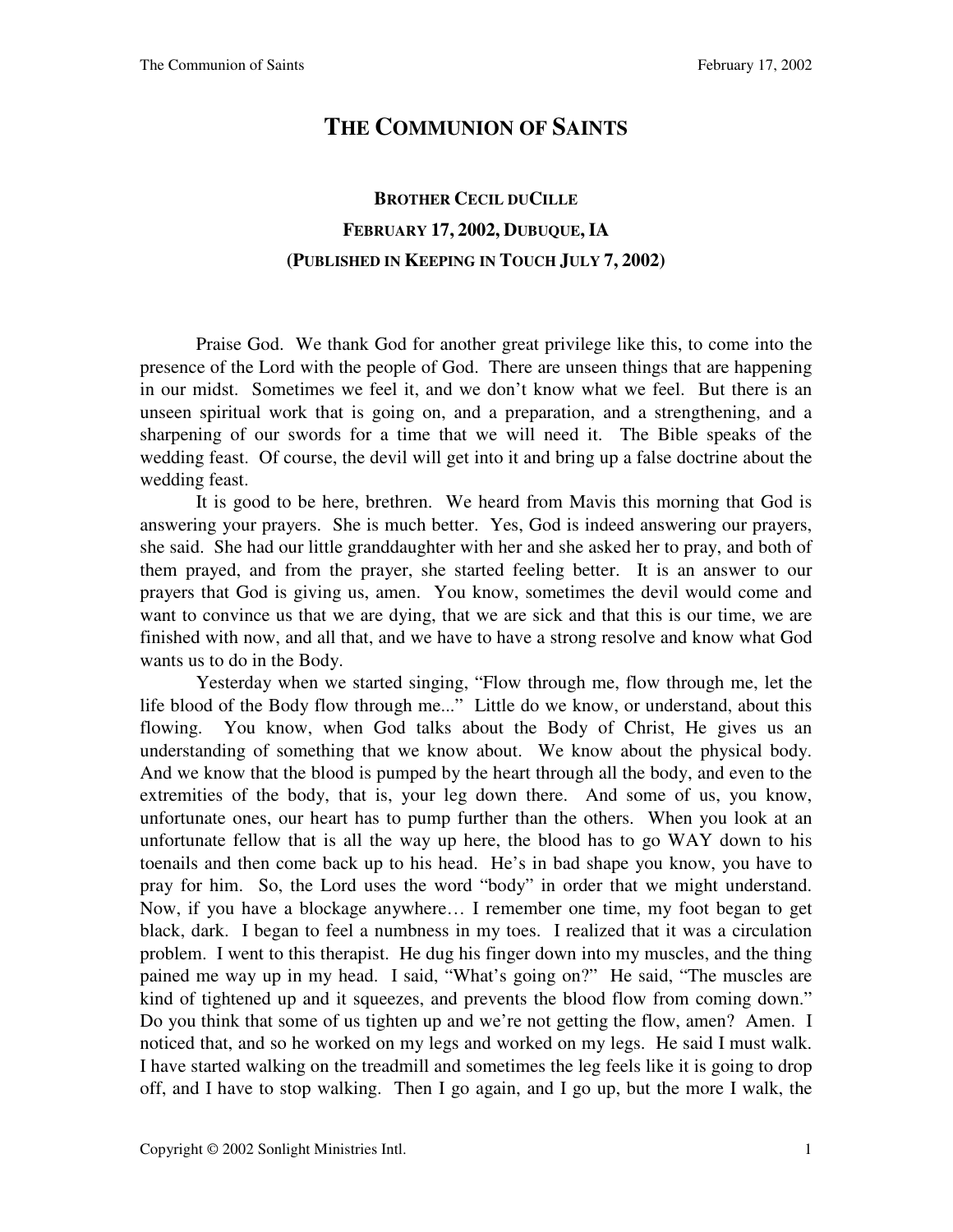better I walk. Do you think that has some relationship to the Body? Some of us are not exercising the thing that God has given us. God has made us to be certain parts of the Body, and so, when the blood comes to you, it is jammed, it doesn't flow out of you to the other person. When you get into an exercise session like when I came in here, I saw you singing, and the Blood was flowing. Amen. There were a few people who were, you know, but that means to say, the Blood comes and hits them and can't get through. It's not flowing out of you. This flow is something that God has ordained in the Body.

 You hear about the communion of saints. Do you remember the Apostles Creed that some of you used to repeat in other places? Amen? You remember that? "I believe in the holy Catholic Church…," huh? "…the forgiveness of sins, the communion of saints?" That's what came to me, the communion of saints. Let us talk a little about the communion of saints. It is the flowing of the Blood, the life Blood. It's coming from the heart. Now, we have one heart, and praise God, we have only one heart. We have one heart, and the heart of it all is Jesus Christ, Yeshua ha Mashiyach, Jesus Christ the Messiah, amen. And sometime you must not just say, "Jesus," because if you tell a demon, "Jesus" alone, and you don't have something else in your heart, that devil will say, "Yes, yes, I know him." He has another Jesus out there. And you have many Jesus' but you have only one Messiah, one Christ. Now, even the word "Christ," in the Greek means many other things, amen. Amen. You know, in certain places if you use the word "Christ," to them it means their man, their god-man. In the occult area, they have a teaching that a Christ comes up every so often, a Christ will come up. So the word "Christ" is really a heathen word that has not only the meaning of the Messiah for us, but for them it has another meaning, you understand? So when you are talking to these devils, you have to sometimes say, "Jesus Christ our Lord, Yeshua." And sometimes you tell them, "Yahweh!" Oh my, that hurts. No devil likes you to tell him Yahweh, because there is only one Yahweh. No mistake now! When you say any other word, he can say, "Oh, yes, we have one." But not when you say Yahweh. When you say Yahweh, you have hit him right between the eyes. There is only one Yahweh!

 So, this communion of saints, it's much more than you think, amen? You have the energy of God pulsating through you, and you come into the meeting, it's going to reach out, it's going to catch other people. Amen. The very songs you raise, it's going to catch other people, because it is the Christ in you that is bringing forth this circulation. Amen. Now, our circulation in the Body is a bit bad. I don't know if we have some cholesterol problem, but the circulation is being hindered, and we need medication to take that cholesterol out and to open up those arteries so that the flow of the Spirit of God will come forth! The Spirit of God flowing from husband to wife, flowing from wife to husband, flowing back and forth. This is the type of thing God is telling us about.

 We are going to talk about our flow. Let's turn our Bibles to Ephesians and we are going to see here that it is flowing much further than we think. I'm not going to get any rebuke from the Spirit if I change a little bit what Ephesians says. Amen. You agree with me that I can change it a little bit? Ephesians chapter one, let us look at Ephesians chapter one. And we look here, we see something very exciting, very, very exciting. Verse 10, no, let's read 9, you know why? Nine has the word "mystery" in it. Having made known unto us the mystery of his will… Not just plain A, B, C. It's a mystery!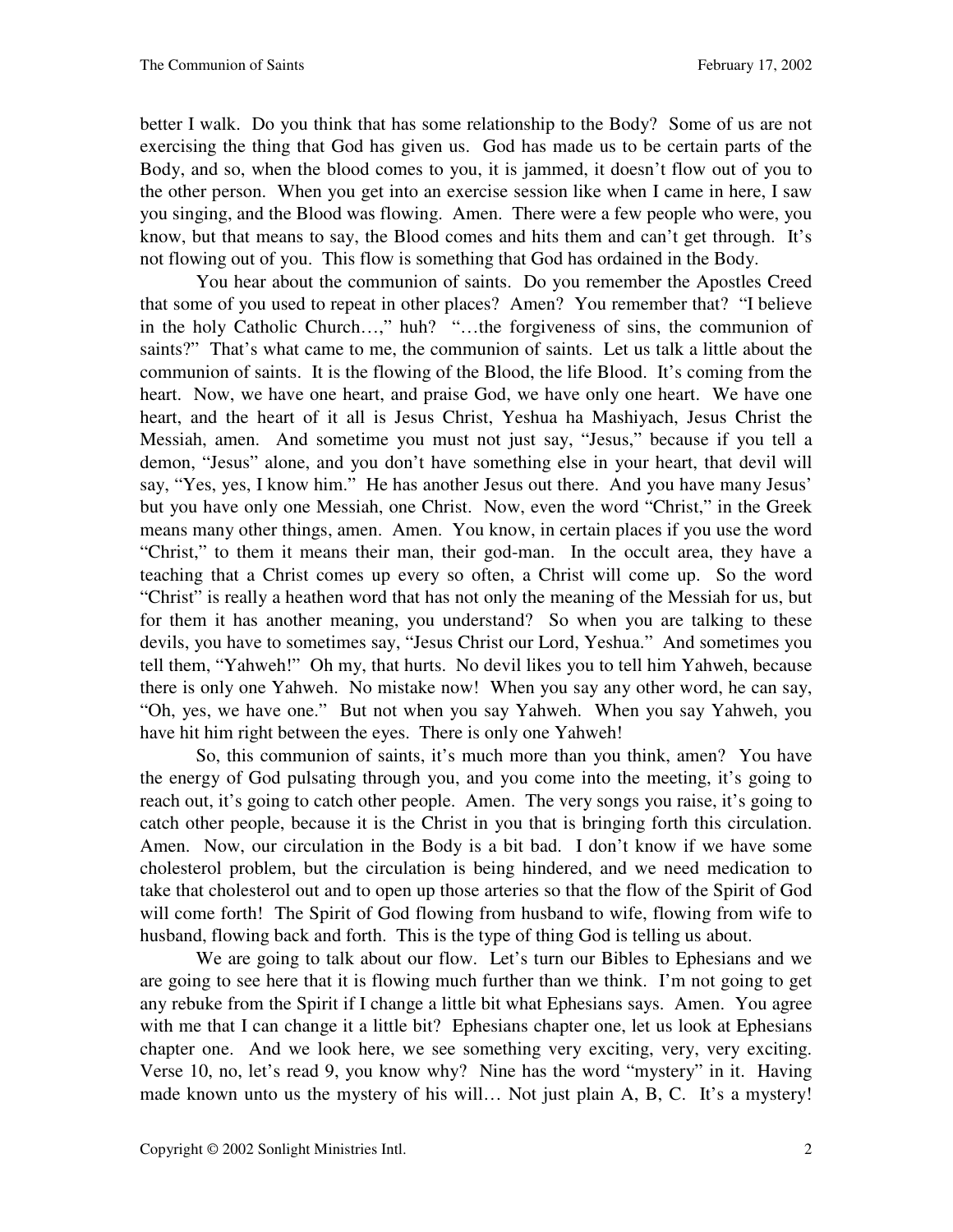…according to his good pleasure which he hath purposed in himself. Now, Paul has made a step out a little further than ordinary preachers can go. And in verse 10 he said what is the mystery of His will. 10 That in the [seventh millennium], the dispensation of the fullness of times... First millennium, second millennium, third, fourth, fifth, sixth, and the fullness of all the six millenniums must come forth in the seventh millennium. We call this millennium the fullness of all times. Hallelujah. Meaning to say that everything that is written in this Book must come to pass now. I am saying to you that the majority, the basic fullness of it, will come to pass in this decade. In this verse ten here, hear what he says, that in the dispensation of the fulness of times, (he gives us the time when it will happen), He, (God), might gather together in one, (might gather together in ONE, one church now), all things in Christ, ALL things that are in the Messiah, both which are in heaven, and which are on earth; even in him.

 Okay, now. If God is going to gather everything in the heavens and everything on the earth, in Christ, where is the gathering going to be? It's got to be in the Body of Christ. I remember some years ago, when the message began to break, we had a meeting that was above other meetings. The Spirit of God was talking through my left ear. I was hearing what He was saying and I was repeating it, and I was repeating it. In the back of the room there appeared three or four men, but they were dressed in ancient garments. And they were saying to one another, "This is it!" They were so excited about the Word that was coming forth! Hallelujah! Because the Bible said that the prophets and all those men that were past, they wanted to know and God wouldn't tell them, hallelujah! (See 1 Peter 1:10.) Because you see, if you know something that you cannot walk in, it becomes a torment to you. Next thing that happens, you go and try to do something and you do the wrong thing. So God did not tell them. But the other day, this Word came to me, "This is the end game." Hallelujah. God breaks the thing little by little by little by little. So then the people of this dispensation will get a breaking of the bread that Paul and Peter never had! Amen. But then, before the thing is over, they must have it! And before it is over, WE must have what they had! There is a flowing that is coming from the heavenlies and it is flowing through us, and when it comes out through us, the heavenlies are receiving something they never had before. I don't know if you can understand. It's a little bit above what we are normally used to. That we are being ministered to by the spirit of God, the brothers, the brethren, the church, not dead people now! I've been accused of dealing with the dead. Amen? Because I speak of having communion with some of the saints. But the church before knew this! The early church knew this! That is why they put in the Creed, the Apostles Creed, "the communion of saints." Amen. The communion of saints. You should not reject it because it is said by the Catholic church. You have to begin to recognize truth, amen. The communion of the saints. You see, where the Catholic church went off is that they began to pray to the saints. Now you get into trouble. That revelation did not profit them. It caused them to go into error and into trouble, because they turned around and begin to pray to saints. Now, you can't pray to saints. We can't contact saints. We can't contact those in the other world. But God will send them as a messenger to you, amen. And God says that you are compassed about. Let's read that.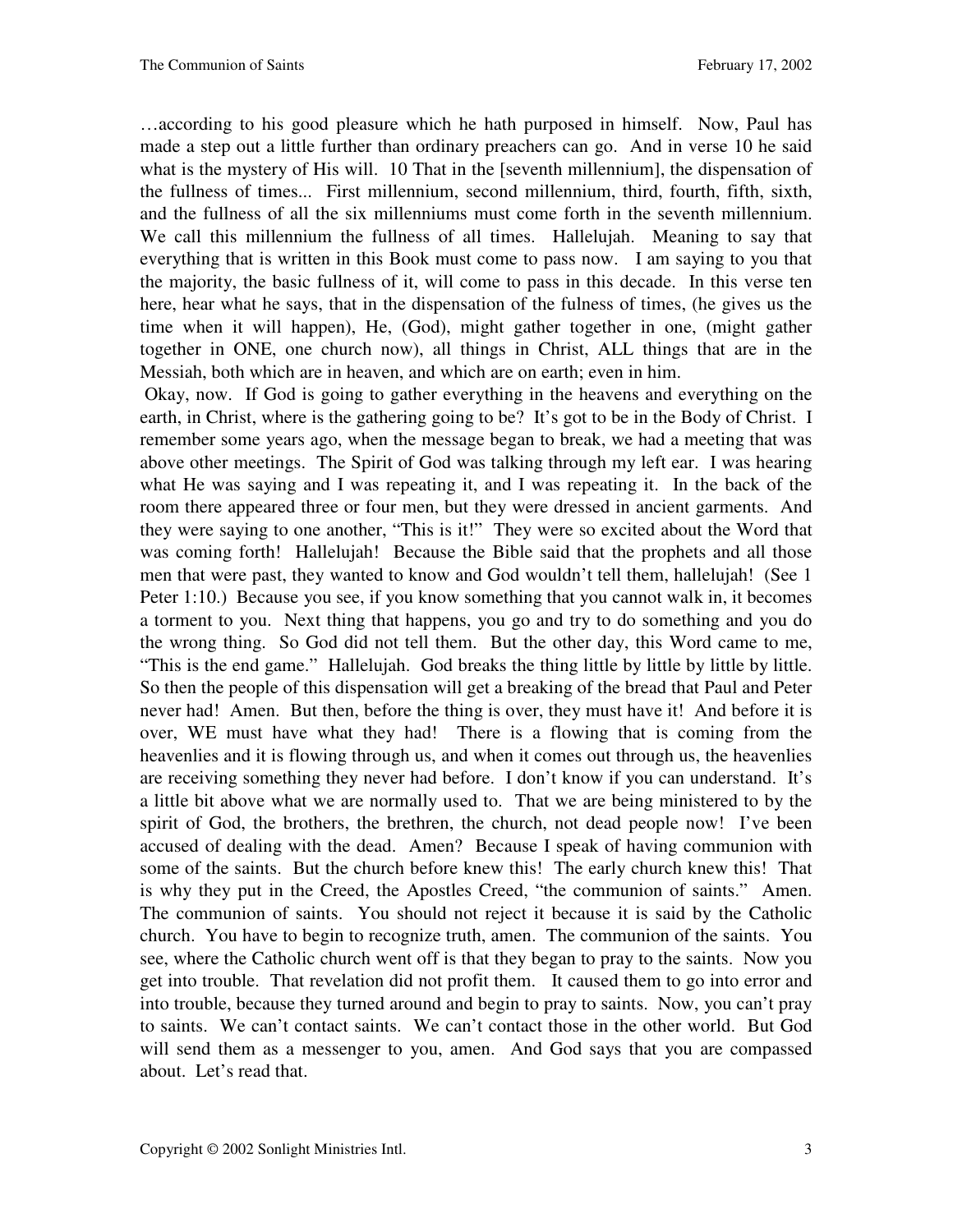We go to Hebrews 11. What does it mean, you are compassed about? I just want to read the last few verses of chapter 11. 38(Of whom the world was not worthy:) they wandered in deserts, and in mountains, and in dens and caves of the earth. 39And these all, having obtained a good report through faith, received not the promise: They didn't receive it. 40God having provided some better thing for us, that they without us should not be made perfect. So they lacked something yet. You see, God, in His wisdom, gave perfection to the Body. Don't you know what He did? Gave you a little piece, gave you a little piece, amen? And we don't have the sense to bring the puzzle together. It's like a jigsaw puzzle, that you have one little piece, and you say, "Boy, I got it!" Amen. "I got it!" Another person has another little piece and he says, "This is mine. I will form a church around it. I will start a denomination around my little piece that I have." Each person is holding onto his piece. Suppose one day you come and say, "Sister, let me see how my piece fits in with yours." Amen. When you see it fits yours, you say, "Oh! So this really wasn't what I thought it was! It was a hand!" And another person comes up and puts in his piece, and when the whole church comes together we are going to find out that we had the perfection long ago, but we didn't know it. Amen.

 If you notice, he said that in the dispensation of the fullness of time there is going to be this coming together. Amen. There is going to be this coming together. People will realize what they have, and some of us throw it away. Amen. They say, "I don't have like what Brother Burt has, or what sister so and so has. This is no good," and you actually toss away the glory which God has put in you. Some of us here have the faithfulness of God deep down in us so strong, yet we think that we are nothing. We think are nothing, and yet, God has placed us in a position that we must bring forth the glory of God without speaking. Some people believe that when you bring forth the glory of God to His people you have to say, you have to speak, you have to preach. You don't have to preach. Believe you me. You come in here, and you sit down quietly with the glory of God in you, and if you could see it in the Spirit, it just starts to emanate through the whole Body, and people begin to get up and give the blessing. In other words, you have allowed the Blood to flow through you, flow through me.

Somebody had a vision, flow through me, let the life blood of the Body flow through me. There is a flowing that goes on, and this flowing should start in the home. You know, the devil comes in and he disrupts the homes. He gets the children screaming, he gets you upset, he gets you flustered. You want to get out to church at a certain time and this one is crying, and this one is not feeling good, and all that sort of thing starts happening. When you see that, stop! Rebuke the devil! Stop and just rebuke the devil, and begin to pray, and begin to sing, and begin to call on the name of the Lord, hallelujah, because it is something that wants to stop the flow of the Blood through you to the others. So, God is saying to us this morning that we must begin to understand who we are. Amen.

 Now, let's go on a little. God having provided some better thing. Chapter 12 (Hebrews), 1Wherefore seeing we also are compassed about with so great a cloud of witnesses, let us lay aside every weight... Let us lay aside all the burdens, let us lay aside all the problems. Develop the capacity to lay it aside. "Well, alright, you have had your time. Now it is my time to turn my heart and mind to Christ. Let the problems stay until I can fix them." Lay aside every weight. God would not tell you to do something that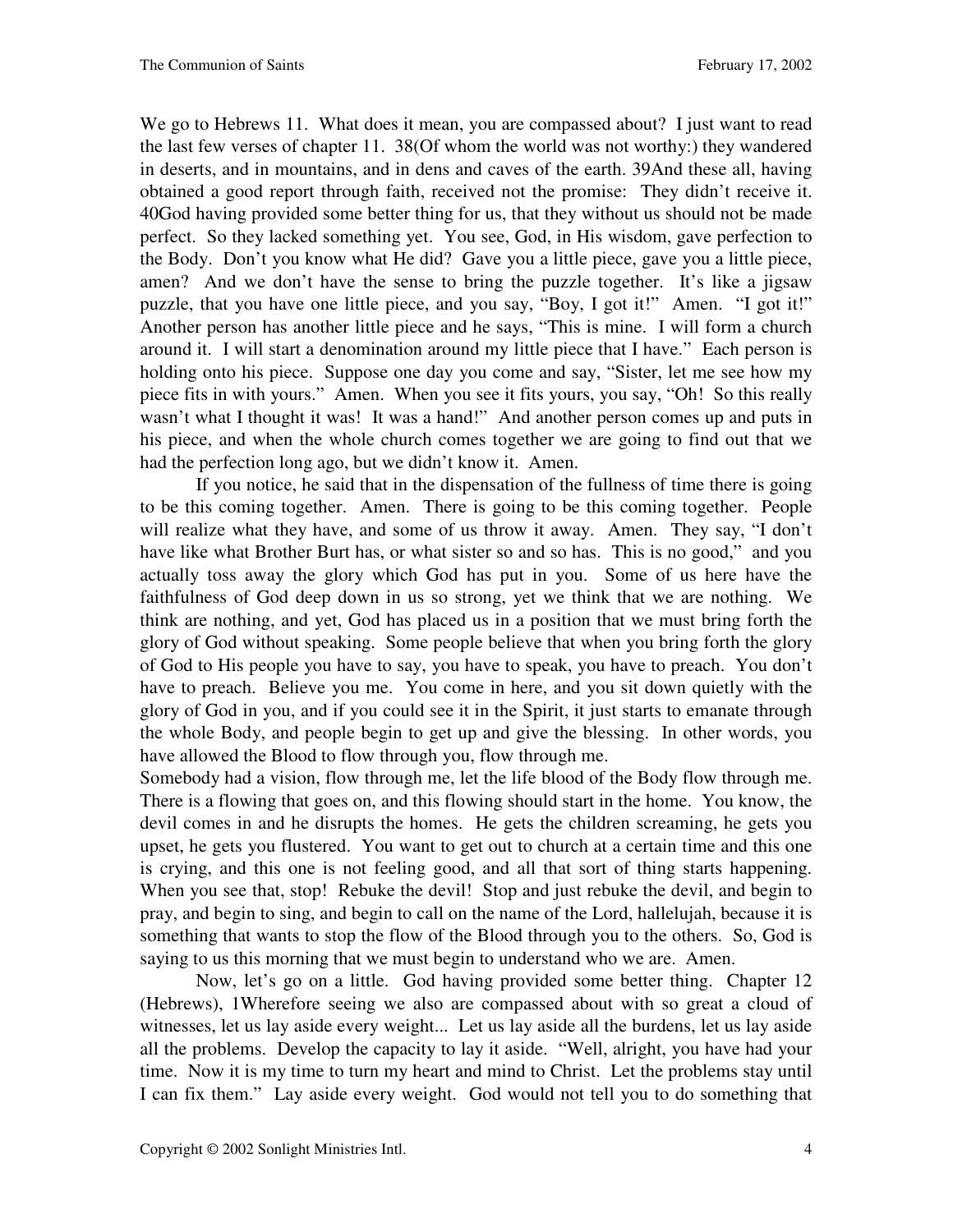you cannot do! God would not tell you to lay aside every weight, if you could not lay aside every weight! You have the capacity and the ability and the power to lay aside every weight. Glory to God! And the sin, do you hear me? And the sin which doth so easily beset us. I don't like your besetting sin. "I don't like your besetting sin because your besetting sin just irks me! It just irks me, it just disturbs me! So then, I can live with my besetting sin. You know, it's not so bad." My goodness! My besetting sin should hurt me more than yours! We have learned to live with ourselves. I have a suspicion that some of us are in love with ourselves! Amen. Because we love ourselves so much, everything that the other person does hurts us! So much that we do not know that we have the ability to set aside even our besetting sin. Let me hear you now. Let us lay aside every weight, and the sin which doth so easily beset us.

 Let me tell you something. Some of us have the sin in our minds. Some of us have it in our emotions, some of us have it in our desires. I know a young lady who is a compulsive shopper. She is a compulsive shopper. That is, she must go shopping. Sometimes she just goes shopping to touch the things, to look at them. Amen. You know what that is? It is a temptation. The moment she gets a cent, she's going to go buy that thing, whether she needs it or not. She'll buy it and give it away. Compulsive shopper. That is a bad sin because it will destroy your family. Amen. It will put you in trouble all the time. You have your rent to pay, and you have the money a few days before the rent is due. You say, "Boy, maybe I can just borrow a little piece out of it, and I'll get it back." You tell yourself you'll get it back. Time for rent to be paid, you're in trouble, you can't pay your rent because you shopped it out. That's a simple thing, but there is one that comes before me. An itching to tell somebody something. "Did you hear what happened?" You have to talk! It is a spirit. As a matter of fact, it is a demon that possesses the Body, oppresses the Body, I should say. It'a in the Body of Christ and it causes people to talk. You want to tell somebody about somebody else. You want to tell somebody else about what is happening. This is a besetting sin that is in some people. And you would be surprised to know what besetting sin that some of us have. Besetting sin. We don't want to pray. It is difficult for us to spend more that 15 minutes or 20 minutes meditating on God and on His business. We can do everything else. We can do all that different business, but when it comes to praying we have a problem because there is a devil there blocking our prayer. Let me tell you, when you pray before you come to service, when you really submit yourself to the Lord before you come to service, you are absolutely blessed. You bring a blessing to the service. You see the people who brought the blessing to the service today. Those who played the music, those who rejoiced in the Spirit. They had a flow, and the flow went into other people, and began to bless the whole people of God.

 So we see that He said that in the dispensation of the fulness of time, He is going to send out the brethren, Peter, Paul, James, John, all the other part of the church which we cannot see, and they are going to send forth energy into the church. But most of us can't receive it. You see, you can't receive it. We are thinking so hard about our problems. We have so many things to do otherwise that we just cannot feel the blessing that is being sent. So God Almighty says there will be a flow. But listen, there is another flow the other way, too, because we are blessing the people in the heavenlies. Now, I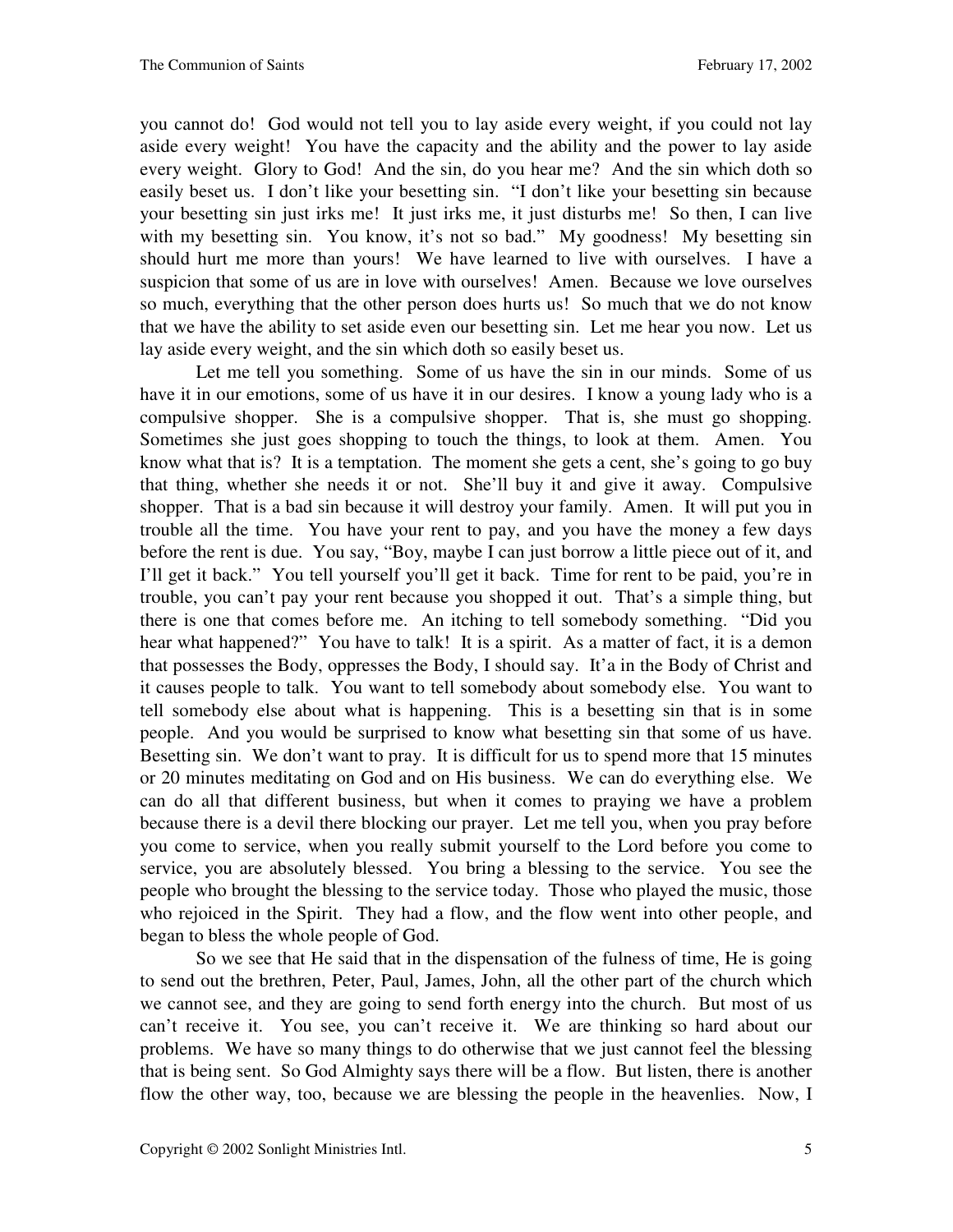believe that, and I'll tell you why. It says, that we may run the race with patience that is set before us. (Hebrews 12:1) Nobody in the heavenlies has been perfected. Can you believe that? They died, let us read it again. 39And these all, having obtained a good report through faith, received not the promise: (Hebrews 11:39) But God said that He provided some better thing for us, that they without us should not be made perfect. Why? Let me tell you why. The devil had not been conquered. The will of God for the church is that the church should come to a point of being overcomers, that we should overcome the devil. We should overcome death. We should put it under foot, and we should be overcomers. Now, Paul didn't conquer the devil and finish with him. Peter didn't. The brethren in the past didn't. God says this church will! So the other church that is in the heavenlies, they have to be waiting on us to finish the job. They started the job. They did a good business. They laid the groundwork for us. They gave us the instructions to go on, and they are waiting on us to finish the job.

 Now, let's go on. I don't know if you are losing interest. But, if you turn your Bibles around to 1 Peter 1:10. 10Of which salvation the prophets have inquired and searched diligently, who prophesied of the grace that should come unto you: 11Searching what, or what manner of time the Spirit of Christ which was in them did signify, when it testified beforehand the sufferings of Christ, and the glory that should follow. 12Unto whom it was revealed, that not unto themselves, but unto us they did minister the things, which are now reported unto you by them that have preached the gospel unto you with the Holy Ghost sent down from heaven; which things the angels desire to look into. Now, you always thought that angels in heaven, they knew everything. Amen. Angels don't know how it feels to be a sinner, to be delivered out of sin, to fight a battle every day against sin, to attain righteousness and godliness. The angels don't know anything about that. Therefore they have to learn from us. The daily battles that we fight, the spirits that are loose now on you young people, and old people and everybody else, these spirits were never loose before. The spiritual world, the demonic world, is increasing in its knowledge, in its power. They are studying us, how to handle us, how to distress us, how to oppress us, and all the different spiritual diseases that are popping up in our people all around. The spirits have learned how to handle us. So when a young lady is righteous and keeps herself from sin, and a young man keeps himself from sin and walks in righteousness, it is a marvelous achievement in the sight of God, amen, for us in our time. Those who fall, God sympathizes with you because the devils that are upon you have never been upon your forefathers. You see, there is an increase in satanic knowledge and power of operation, and therefore our children are under more pressure than we were when we were like them. You follow what I'm saying? The peer pressure is a satanic thing that takes the young people, and makes the young people behave in a certain way.

When I was a young boy, our greatest delight was to be neat and trim. We would have our hair neatly combed, sometimes we would make a part in the hair. Everybody was neat. You would have a trim crew cut, you know. And you were neat and clean. Your pants were sharp and well fitting, amen. Nowadays, I saw a young man, and I had to stop and look at him. I couldn't believe that, he must be VERY uncomfortable. The bottom of his pant was a way down there near his knee! And the leg of his pant was this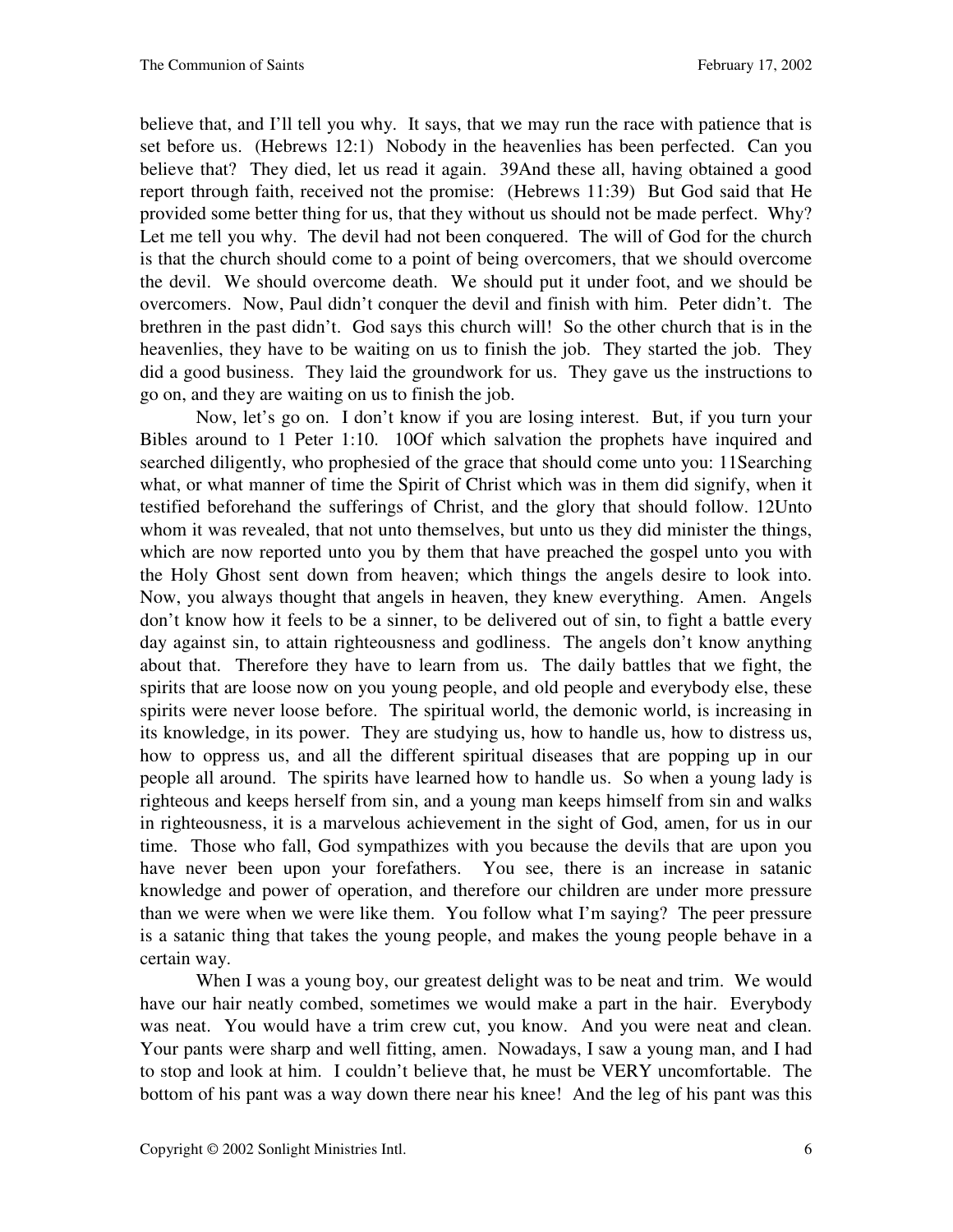big! And his shirt came down, about two or three sizes bigger than he was, and he was just walking along. I said, "Oh, Lord!" The poor fellow would like to be neat and walking good, but he couldn't because it's the style. It's the style! Hallelujah. Amen.

 You know, in my time, Jamaica was the place where the buccaneers lived. We had a place named Port Royal. They used to capture women from all over the world and bring them to Port Royal, and they would have great fun there. God sank half of the city, you see, by an earthquake. I remember, as a boy, when the water was clear, you could go there and see the steeple of the church, way down under the water. These buccaneers, they used to wear big earrings in their ears. I didn't know why buccaneers wore earrings. They were savage fighters that attacked places and killed people and took away their money, and brought it to Port Royal. But why they wore earrings, I didn't know, until I was reading the scripture and I saw that Joshua saw a band of men coming and he said, "They are Ishmaelites, because the men wear earrings." (See Judges 8:24.) Now, I'm talking about spirits. The spirit of Ishmael. God said that Ishmael was a wild ass of a man. I mean, a wild man! He wore earrings, and in our modern time, it becomes a fad. The young people put earrings in their ears, and they don't know what they are doing. But it is the spirit of Ishmael that has taken ahold of them. Not women, now, who wearing earrings. Israelite women wore earrings, and it is a common thing for women to wear earrings, but when men started wearing earrings, it was Ishmael, the wild man who first started wearing earrings. These poor people in our time say it is a fad, but guess what? The devil went to the stylists, the people who make the styles in Paris, and in London, and in Hollywood. The devil told them to begin to make the men wear earrings. So the first men that started to wear earrings were the homosexuals. When you saw a man with an earring in his left ear it had a certain meaning, or an earring in his right ear. But now what happened, the devil came and made it a style for everybody to wear, they put earrings in both ears. Amen. What it means is that you have inculcated a spirit of Ishmael, and Ishmael is the wild man from the Euphrates valley.

 Our people are under stress. Our children are under strain. I feel that we need to just pray for them with love. Let me tell you the prayer that God brought to me for my children, and for you young people of our Body. I will not let you go! I will not leave you alone. I will not allow you to go to hell. You are flesh of my flesh, and blood of my blood, by the blood covenant that is in Jesus Christ! I shall not let you loose! Hallelujah! I'd rather to see you die, than to see you go to hell! Hallelujah! When I get to God, I tell God, I say, "Lord God, we love them. We want them to be ours. We want them to continue, we would like to see them preaching the Word of God. We would like to see them in righteousness. But if you see that they are going to go to hell, because of what the devil is doing in our time, kill them, Lord God! Kill them! Let them go home, but don't let them go to hell!" Hallelujah! God hears our prayers. Amen. God hears our prayers, I'm telling you. We have seen God begin to touch them. Oh, yes. I've seen God begin to touch them. Brother Peter and I were talking some weeks ago, and we began to talk, that we need to pray that God would reach out His hand and touch our children. Don't let them go to hell. Hallelujah. It didn't go one week before we saw the manifestation in Peter's family. God began to work! God will work! He will not let them go to hell. We will not let them go! You know, sometimes you get so disgusted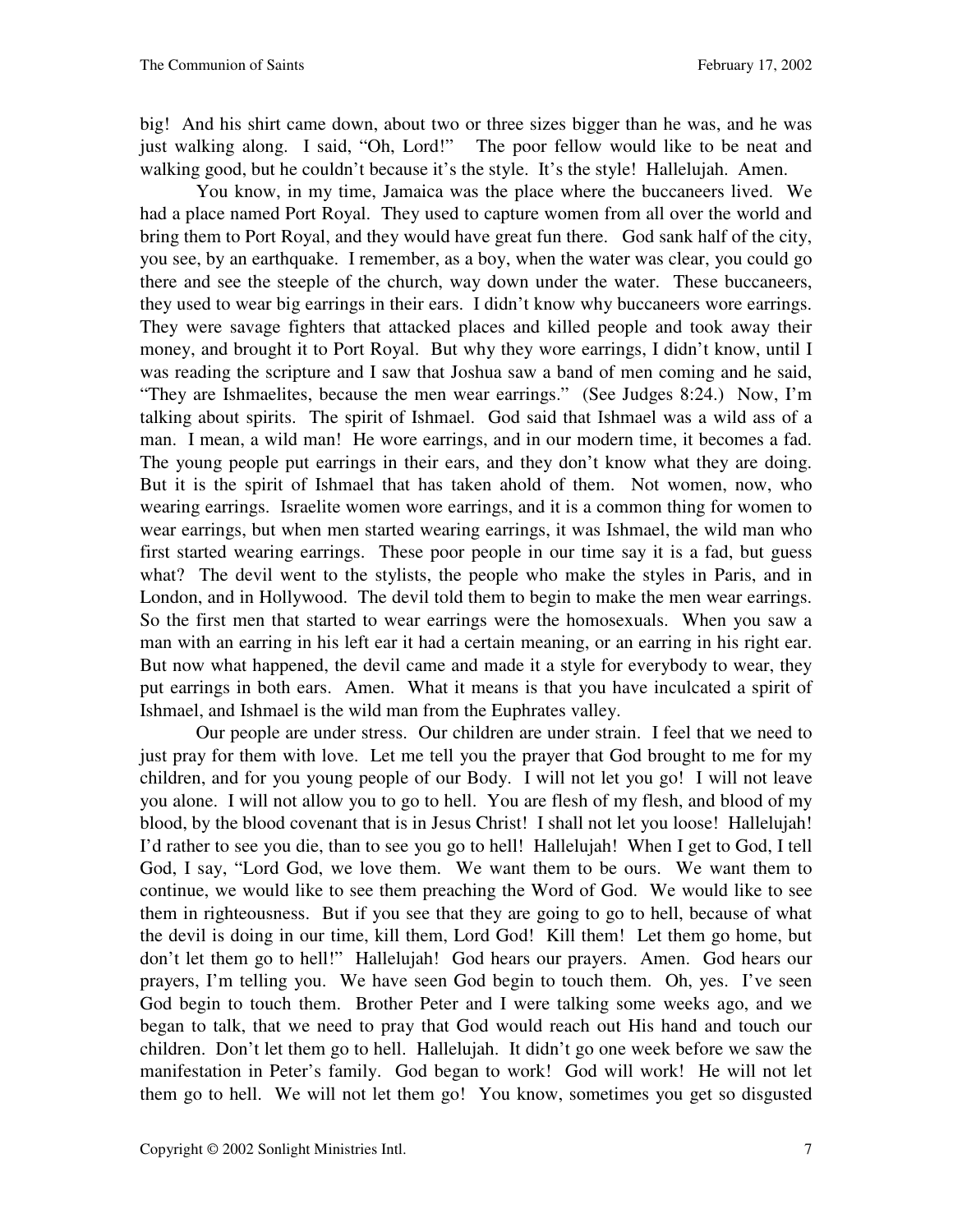with the child, with the young people. We have to remember the pressure they are under. We were never under those pressures. The devils have increased.

 It's difficult for me to talk to you about devils because sometimes people believe that we talk too much about devils. But let me tell you, there are more devils in the world than people. All these devils want to bring forth their nature into people. And a devil has no life at all unless he is able to get somebody's body to function through. He is a disembodied spirit. He has no body! He can't manifest anything, unless he manifests it through you! So all that you see happening in the world is devil action. The devils got into the people and got them to do things. Now, when you look at the Al-Qaida and you look at the way that these human beings are behaving, amen? They had some in a hospital there that took over the hospital and for weeks and weeks they have been fighting, trying to stop them, they are shooting from the hospital. Eventually they decided to break in to the hospital. When they broke in, some of them jumped out and killed themselves. Some of them put the gun to their heads and blew themselves away rather than be captured, because of their doctrine. They are told that if they die in battle they will go to heaven. Now, as I've said before, I cannot understand a human being believing a thing like that. But it's not a human being that's believing, it's a devil in the human being. If you cross a certain point, you become a devil, amen. You see, demons are human beings who have lost their bodies. And they continuously want to reincarnate. I don't know if you understand what I mean. They want somebody's body to function through. They can't function without a body. Therefore, they want somebody's body to function through. The Bible says they go to and fro through the earth seeking rest and finding none (Matthew 12:43, Luke 11:24). This is all that we are fighting against. But you have ample weaponry, too. Let me tell you something. God gave you the Blood of Jesus Christ as a weapon. You know how the Blood of Jesus Christ works as a weapon? It's not by saying, "The Blood, the Blood, the Blood, the Blood." As in some denominational churches we hear people, "Let us plead the Blood," and they say, "The Blood, the Blood, the Blood, the Blood, the Blood." A demon disturbs somebody and they say, "The Blood, the Blood, the Blood, the Blood, the Blood." They're frightened and they're calling out for the Blood. That's not the way it works. The way it works is that you believe in the Blood of Jesus Christ as having sanctified your soul. That is the hardest job. The Blood of Jesus Christ sanctified your soul. You keep your mind stayed on the blood. Sometimes you must just quietly sit down and think about the blood, how it was shed, think about the whipping that He got on His back. Amen? Think about the blood that came from His head when they put on the crown of thorns, amen, and the thorns came through like a pin cushion, came through the side of His head and where the thorn came out, there was blood trickling down His face. Yes, think about the blood that came from His hand, ran down His armpit, twined all the way down His body. Think about the blood that came out of His feet, when the nail went through the feet and it ran down the cross. Hallelujah. Think about the blood of Jesus Christ when the soldier plunged the weapon into His side. You know, the soldiers, they were taught to kill, right? They knew exactly where to plunge a weapon to kill you. They would plunge it between the ribs. You remember the Bible said that not a bone of His body could be broken. So he plunged, he put the sword on the flat, plunged it right through the ribs, and pushed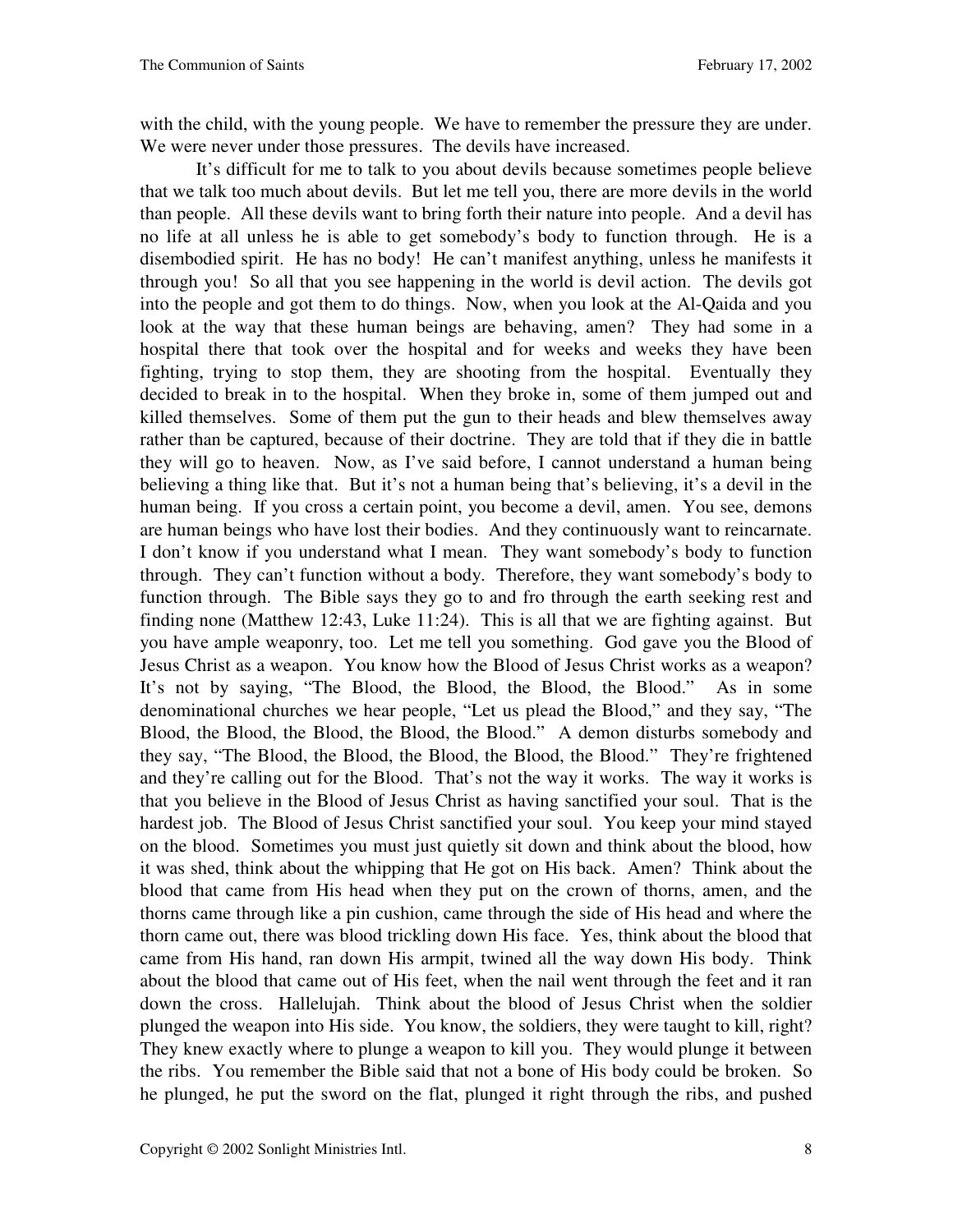right up to strike the heart. You know, any of you used to butcher? You know, when you kill a pig, you plunge the knife right through into the heart. Amen. You don't hit the bone. So that's the way they did it. When he plunged it into the heart, a gush of blood came out because all His blood had drained down into His stomach. Blood and water, the Bible said. It gushed out upon this soldier, amen. And so, you think of the blood of Jesus Christ, and then you say, "This is for my deliverance. He shed His Blood for my soul." You know why? That blood was the Blood of God Almighty. It had the life of God in it. You see, there is something in blood apart from plasma. The plasma is only the natural part of it. It's like I am looking at the natural part of my sister sitting here. That's just the natural, but there is a soul inside there, a light in there. So, when we talk about the Blood of Jesus Christ, we are not talking about the plasma, we are talking about the life that is in the Blood, amen. Hallelujah. When you begin to get this settled in your mind, it comes down into your heart. When you are faced with a devil, and you begin to call upon the Blood of Jesus Christ to come and set you free, to deliver you, or to cover you, energy from heaven comes down, hallelujah, and covers you, and it will blow away any devil. There is no devil in hell, even Satan himself cannot stand the Blood! Amen. This is what I mean by the Blood. You must have it pre-put into you, pre-placed into your heart and into your mind in order that it might function. You cannot just call upon the Blood, the Blood, the Blood, and believe that this red thing is going to come and help you. Amen.

 We have had experience. I am telling you about an experience that I have had when we went to India. This spirit came. Went to Africa, and this spirit, Mammy-water came in and this spirit decided to destroy us, because we were destroying the works of Mammy-water. Mammy-water made the women barren, they couldn't have children. We went in and laid hands on them and rebuked this devil. All of those brothers who go to Africa can tell you that I am talking the truth. And the women just got pregnant like that, all their family, one girl in Port Harcourt, not Port Harcourt, in Uyo, her whole family, three sisters, were barren, could not have any children because this is what that demon does to the women. Unless they submit to them, they don't have children. These women did not submit to the spirit, and they wouldn't have any children. And so, this girl came, and the moment we prayed for her, she was loosed, her sister was loosed, the next sister was loosed and all of a sudden all of them began to have children, amen, and that happens right through and through and through. The Blood of Jesus Christ, the devils cannot stand the Blood. Amen. They can't stand the Blood! So if you have the Blood of Jesus Christ, the power of God with you, you will be able to overcome these devils.

 Now, you have a blood covenant with your children. You know what a blood covenant is. We go over and over and over these things so that you might get it in your hearts. A blood covenant is a covenant in blood that it joins people together, amen. When we take the communion we are again reviving our minds. The Bible says to remember His death till He comes (Luke 22:19). When we take the communion we are giving eachother the cup, all of us together, we are under blood covenant whether you believe it or not. Now, if I am in blood covenant with you, and you are in blood covenant with a sinner, your brother, your sister, a sinner, I am automatically in blood covenant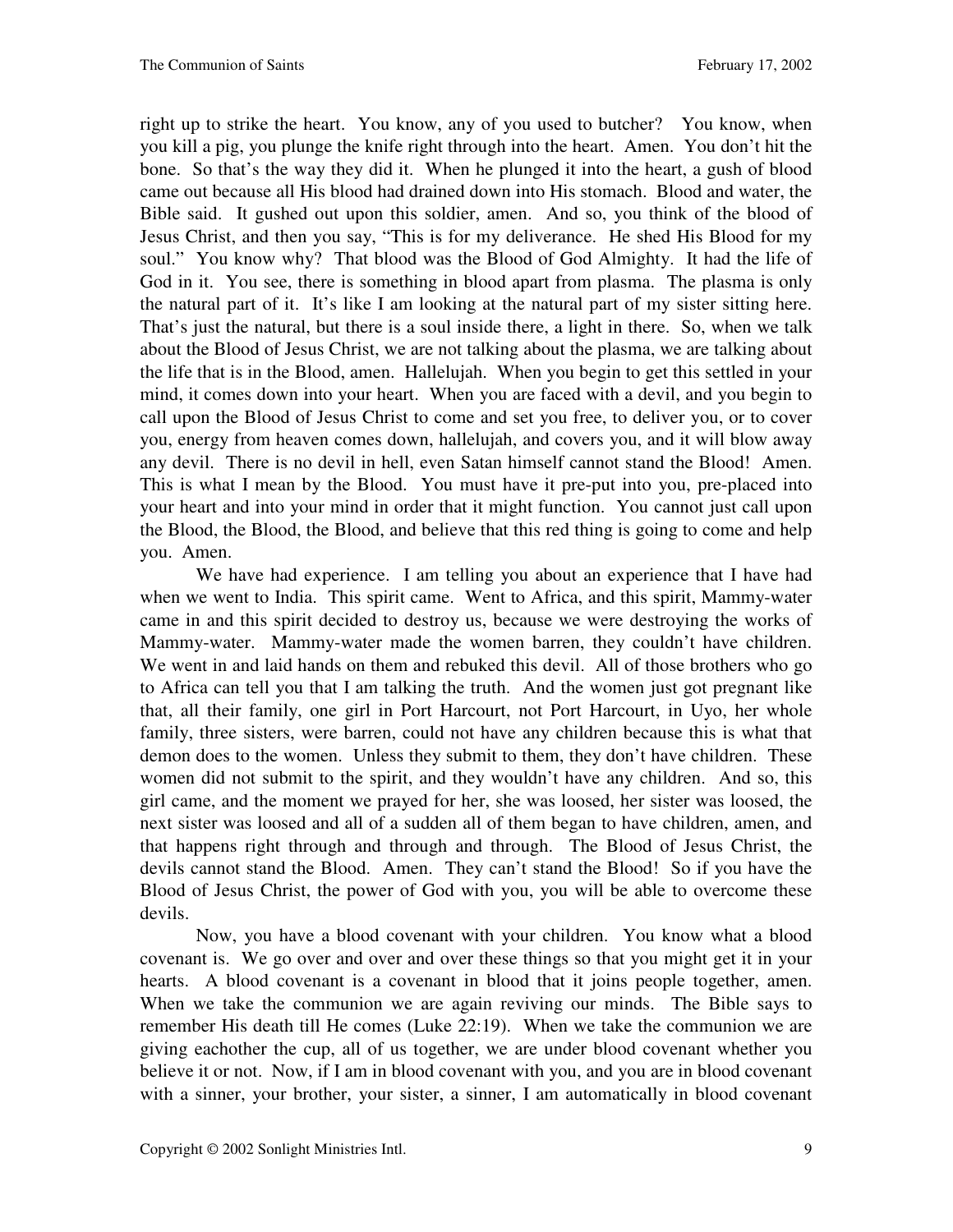with that sinner! Oh, yes! And the blood covenant can be exercised, that is, the only way a blood covenant can be broken is by death. So when a man and a woman go to the altar and they have a marriage, they have made a blood covenant, amen. They made a blood covenant, not just in words, but they joined their bodies together and they made a blood covenant. It can only be broken by death, yes! Sometimes, one party rejects Jesus, hallelujah, and that is death. For if you had a wife that goes out there and has other men, automatically, she broke the covenant because she has entered the place of death. She is a dead person, and yet God says that you must reach out to her, and try to bring her alive. If not, if you can't bring her alive, she goes off, and she is counted as dead. The situation is between her and God, if God will resurrect her. But the point is, it is a deadly serious thing! Two Christians, you know, sometimes people marry sinners, but two Christians marry, you don't have any let loose before God. That covenant is going to hold you until death. Amen. You have to realize that we have a blood covenant with a lot of people who are in the world, amen. My family who is in the world, I have a blood covenant with them. When I go and kneel down before God, the whole family is before God. I can exercise my blood covenant. Oh, yes. I never forgot the first time that I recognized how powerful that covenant was. It was when I went to God and said, "God, save my brother, Frank." He was wild, he was out in the world, he cared for nothing. He was just carrying on. I looked at the man one day and said, "I will not eat until you come to Jesus." I stopped eating. I said, "God, exercise this blood covenant. If You don't bring him in, then kill me." Oh, yes. I said, "Seven days. I give You seven days to bring him in to salvation." I didn't eat or drink water for that seven days. On Saturday I went for him, because my seven days were up on Saturday, now I'm going for him to be saved. I went for him, and he was saved! Amen. I didn't get him, but somebody else got him. Oh, yes! I couldn't find him, couldn't find him. Sunday morning he came in and said he was saved. Amen. Hallelujah. Amen. He was working on a social program. They were examining the Pentecostal church, because they were having fun at the Pentecostal people and they wanted to know what was psychologically wrong with them! Why would they carry on like that? So they sent him as a reporter to this Pentecostal church, hallelujah. He was there with his notebook and so and so, and he found himself at the altar without his notebook. He didn't consciously go up there! He was lifted and taken up there. He didn't know how he got up there! I don't know if he ever found his notebook, but he got saved by force. Praise be to God.

 So, I do believe, brethren, that we need to come back and understand the oneness of the Body and the energy that goes from place to place. When you want something, sometimes we have a way of trying to get what we want by dealing with people. "You are wrong and I have to talk to you to get you right." No! Sometimes, go talk to God! Go talk to God, and the person will be straightened out without your having to go and do anything about it!

 It says that the angels decide to inquire into our salvation. It simply means that we have a power, hallelujah, that the angels need to learn. We are going through certain things here, and we're going to go through worse and the heavenly host who are with us, they will also be learning what is going on in our midst. You'd be surprised. Now, Jesus, when He was praying at the end, before He was crucified, He was praying to the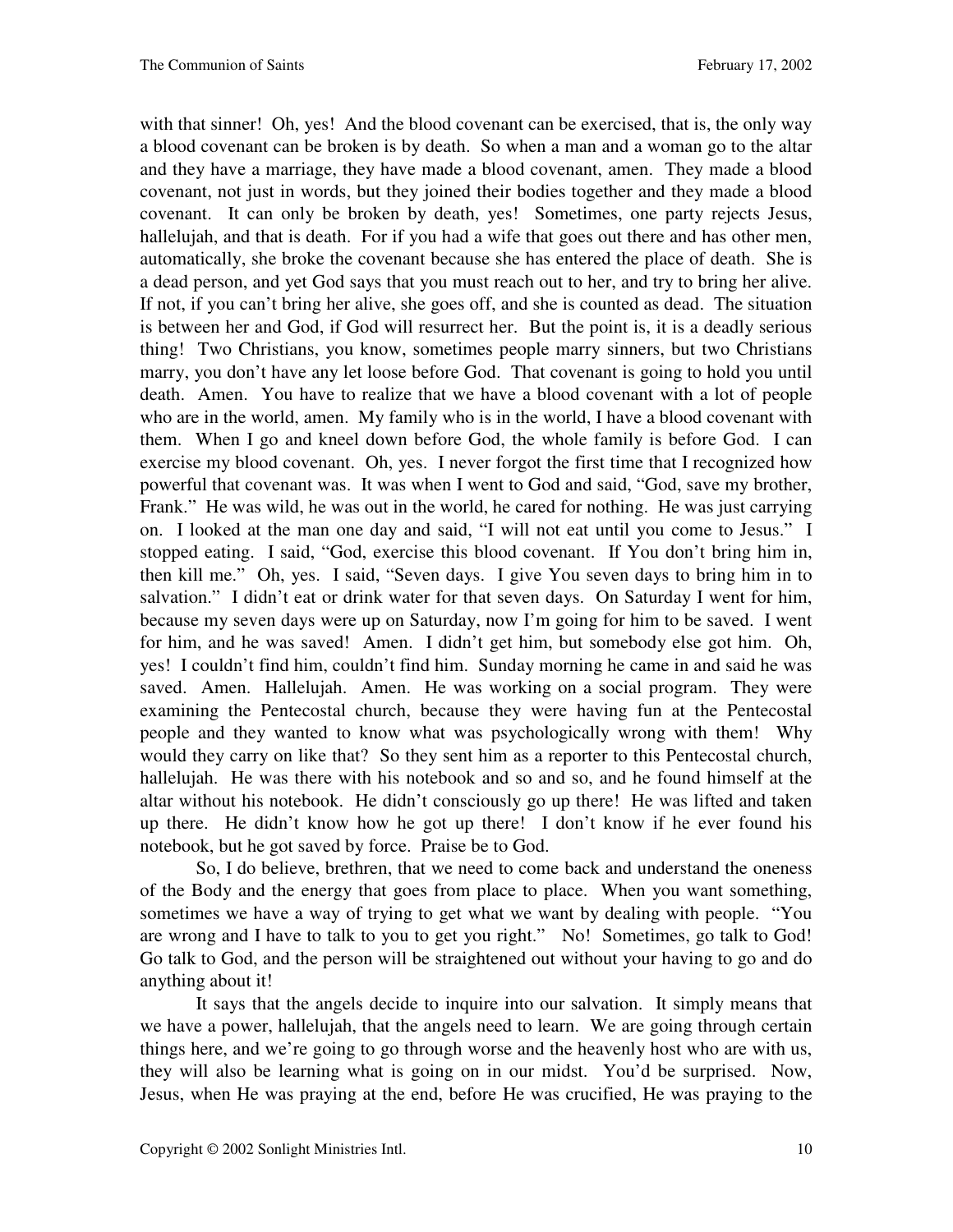Father and He said that the will of God for the church is that we should be one. We should be one. (John 17:21) Now, He was not talking in a physical sense, but He was talking in a spiritual sense that we should be one. In other words, if the same Spirit that is moving through you is moving through me, is moving through all of us, is moving in the heavenlies, is moving all through the church everywhere, we will be one. Hallelujah. We will be one. This oneness must come through our allowing the flow of God to flow through and through us.

 Now, one of the thoughts that God brought to me was Esther. Esther said, let me tell you this one verse that comes to me. Do you remember the whole story about Esther and Mordecai? In Esther 4:13, he said, 13Then Mordecai commanded to answer Esther, Think not with thyself that thou shalt escape in the king's house, more than all the Jews. 14For if thou altogether holdest thy peace at this time, then shall there enlargement and deliverance arise to the Jews from another place; but thou and thy father's house shall be destroyed: and who knoweth whether thou art come to the kingdom for such a time as this? You brethren that I am talking to, everyone, no matter who you are, no matter where you think you are, no matter how weak you think you are, no matter how sinful you think you are, God is saying that He brought you to the kingdom for this time! And this time, God is saying that there is a people who will save the other people. I wonder if you understand it? He said, but for the elects' sake, no flesh would be saved. (See Matthew 24:22.) That means to say that the elect is going to manifest in the Spirit and in the Word of God in such a way that flesh will be saved. God's people will be delivered. I want you to recognize this, realize it, pray about it, command it. Oh yes. You don't have to go and say, "Oh, Lord, I am so and so, and I'm poor." No, the Lord doesn't want to hear that from you. What do you want? You go to the King. You say, "Lord God, according to Your Word, according to Your Word, we have the power to destroy the works of Satan. Now, the works of Satan have come into my house. The works of Satan have hurt my child. The works of Satan have hurt my friend. The works of Satan have hurt my brother, the works of Satan have hurt my friend's brother. Stop it, Lord. Stop it! In the name of Jesus, by the Blood of Jesus, I want you to reach out there and to stop it."

 Now, I want all of you to pray for your children right now. I want everyone to raise your heart to God, and to pray for your children right now. We are all going to pray. Hallelujah. Amen. Let us pray for our children, first of all. Hallelujah. Praise God.

Thank you, Jesus, hallelujah. Send forth Your mighty sword and separate our children from their sins. Hallelujah. Loose! Separate our brethren's children from their sins. Separate, Lord God, all sons and daughters, hallelujah, from the sons and daughters of Belial, who are taking them away from You. We pray, Lord God, according to Your will, that You will bring us into a oneness, hallelujah, that You will bring the glory of God into Your house and upon us, hallelujah. That the breaking of bread will not only be in Your house, but it shall be shared with those outside, Lord God. That every ministry that You have anointed, You might put Your hand upon them at this moment and not allow them to depart from Thee, or to cause any separation among Your people, but that Your mighty will might come forth. Bring deliverance, Lord God. Let the sun not go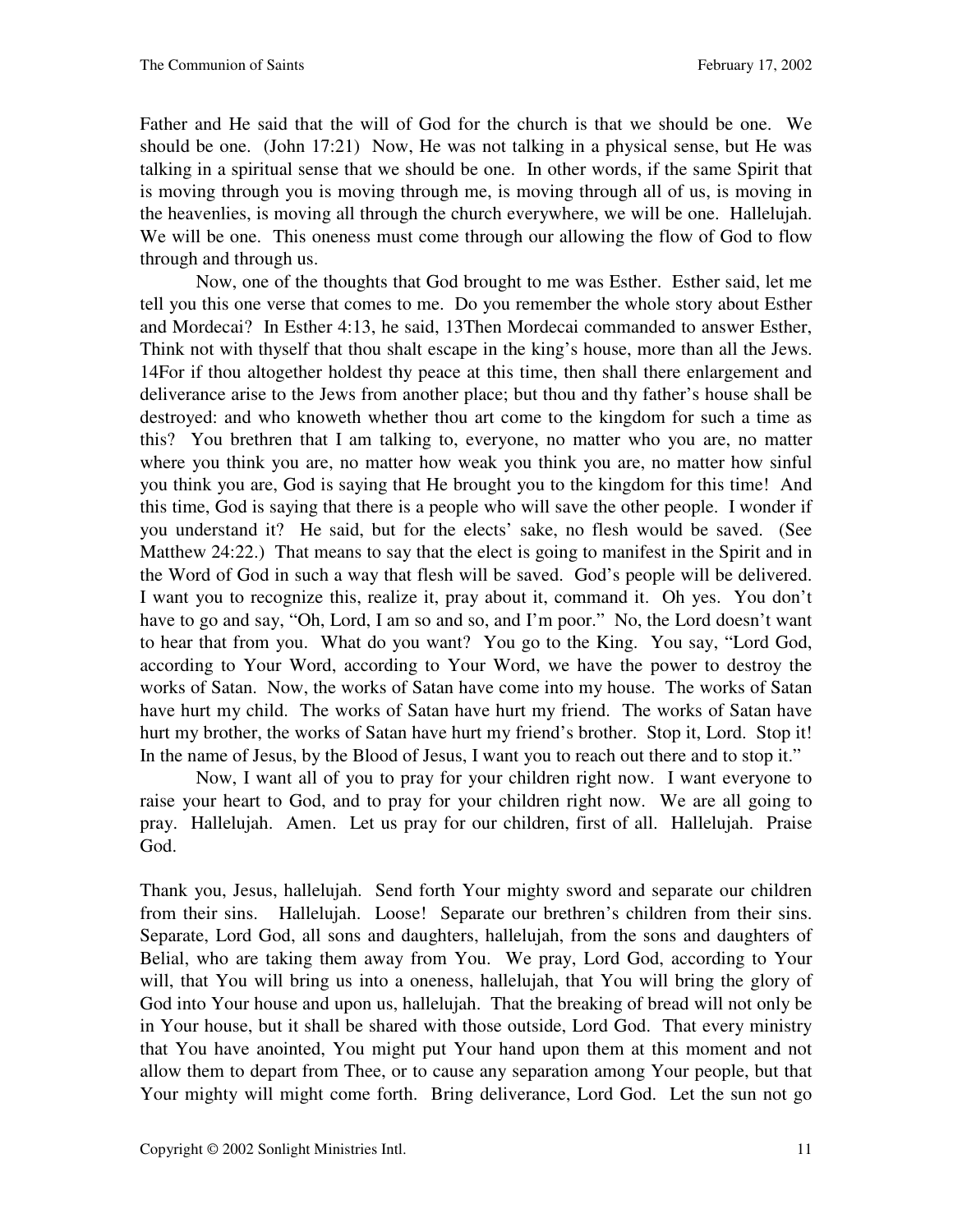down before You will deliver our children out of the hand of the enemy! Thank you, Jesus Christ! Break the yoke, hallelujah, and set Your people free! Hallelujah. Hallelujah.

 Now, there might be some here who feel that they need a flowing from the Body of Christ. They need some energy, some life, hallelujah, amen. I want you to just raise your hand, those who want this special prayer. Hallelujah. Let this flowing come forth. Brother Burt, would you come and help me pray with these brethren? Hallelujah. One scripture in Colossians that comes to me is all principalities and all powers are under Him. (See Colossians 2:15.) We need to reassure ourselves, hallelujah, reassure ourselves, in whom we have redemption, through His Blood, even the forgiveness of sins (Colossians 1:14). We will now forgive our children of all the sins they have committed. We have the power to forgive sins. We forgive our children of all the sins they have committed. Hallelujah. We forgive our brothers. Amen? As I speak I want you to forgive them. We forgive our sisters. Amen. We forgive the mothers, we forgive the fathers, hallelujah. We forgive even the sinners who sin against us, Lord God. Hallelujah. Colossians 1:14, ...even the forgiveness of sins: 15Who is the image of the invisible God, the firstborn of every creature: 16For by him were all things created, that are in heaven, and that are in earth, visible and invisible, whether they be thrones, or dominions, or principalities, or powers: all things were created by him, and for him: 17And he is before all things, and by him all things consist. 18And he is the head of the body, the church: who is the beginning, the firstborn from the dead; that in all things he might have the preeminence. Now, those who put your hand up, I want you to stand just where you are. Hallelujah. We'll pray for you, just where you are. Remember, if you pass this opportunity of some life flowing into you, if you feel that you are unworthy, that you have not had the life that you needed, you should just stand, and let the life flow through you. The life blood from the Body will flow through you at this time. We are just asking you to stand, hallelujah. Come Brother Burt, and Brother Peter, you probably have some prayer to pray too. Amen. Hallelujah. I want to give you the opportunity of standing. You can't be ashamed of God in the house of God. Hallelujah. All I am asking you to do is to stand to say, "I want this life blood from the Body to flow through me," hallelujah. Don't sit down and say, "I am sitting down that the life blood would come to me." Standing is a profession that you know that you need this blood, this flowing. Brother Burt, you want to pray for these brethren for me?

## **BROTHER BURT:**

 Father, we do present ourselves unto You, because we are in recognition of the need of the administration of the Blood of Jesus Christ. Father, we are very cognizant of the weaknesses, Father, the thing that comes against our minds. Father, the sin that rises up oftentimes within our mind to accuse us, or to defile us, or to bring us into a place of subjugation. Father, we are so much in need of the virtue that is in the realm of God, that is the substance of the Blood that is God to flow this morning out of the realm of the heavenlies, Father, to bring forth life and liberty and oftentimes to heal us within our inward being. Father, You see the sin of our emotions and the willingness with which we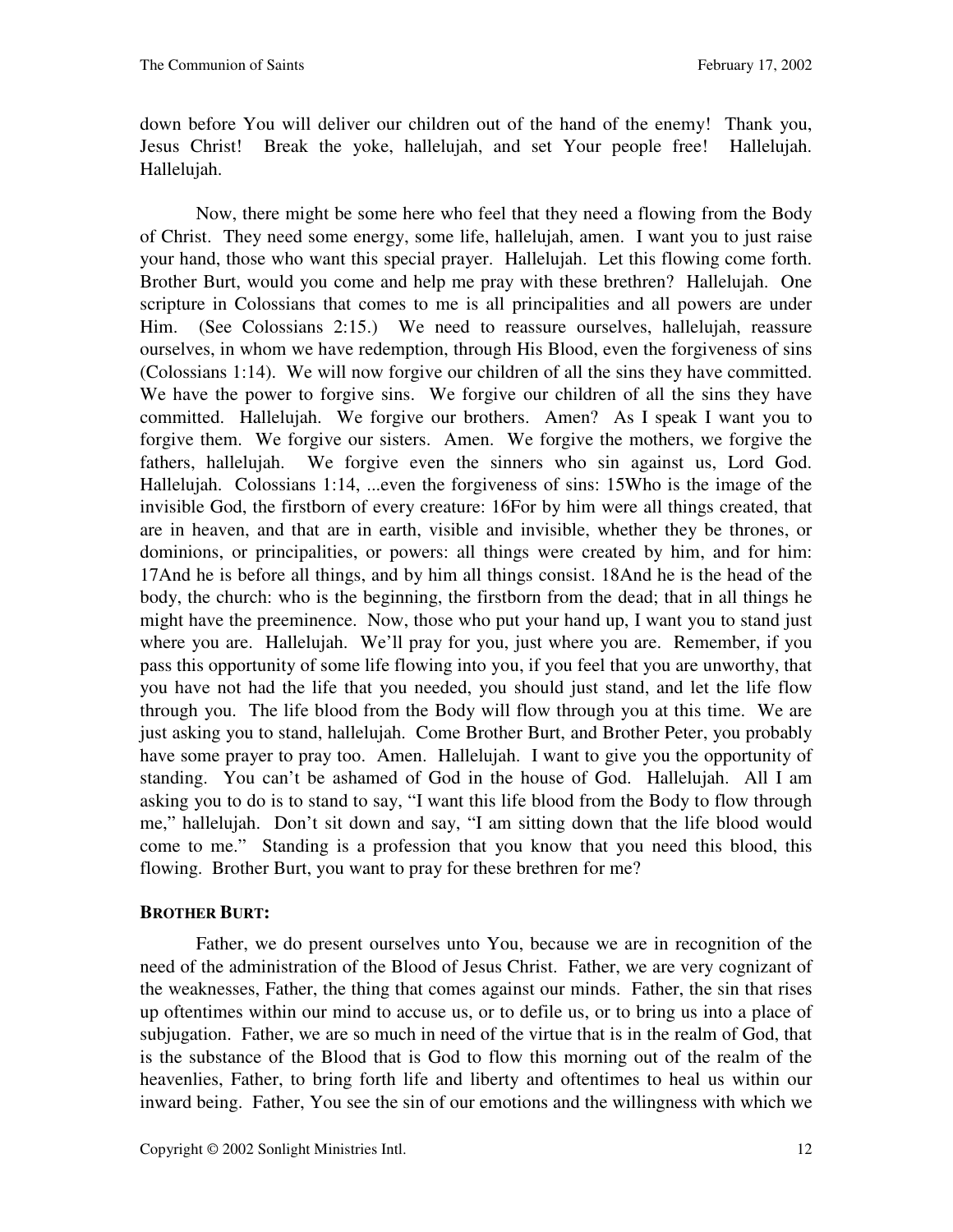submit ourselves to those things that are not pertinent to life or to liberty. Father, those things that are not pertinent to rising up, in the midst of death and desolation, to be a light and a giver of light. Father, we pray that You would allow the Blood of Jesus Christ, oh my God, the redemptive power of Yeshua, the Blood of Yahweh, my God, that it might flow within the very confines of our soul, and into the midst of our emotions to deliver us of every weakness and every disease that would cause us, Father, to stumble or even to rob us of our power, even as Samson was robbed of his power. So the devil moves within our circumstance of our soul, to rob us of our strength, and to rob us of our power. Father, we call upon the Blood of Jesus Christ to arrest the robber, to arrest he that would bring the desecration and the dissemination of our soul, my God, that we become subjugated and in a position or a place of bondage. Father, we pray against our desires. Father, we pray that the will of God might be manifest within the realm of our desires. Father, we can desire this and we can desire that, and we can come up with all manner of thinking that would justify our position of desire, but God, Thou knowest all things, Thou judgest all things, and Father, Thou art able to weigh our desires in the balance of the Holy Ghost. Thou art able to apportion the Blood of Jesus Christ in the midst of the realm of our desires, my God, that it might be renovated, and that it might move beyond this natural realm, that it might penetrate, even into the realm of the heavenlies. Father, that our eyes might see those things that are pertinent to life, to liberty, to Godliness, to righteousness and that those things might be apportioned by the Blood moving in the realm of our desires. Father, it says of Abraham, that he sought for something, Father, that was not made by man. He sought for a city, my God, whose engineer, whose architect was not man. Father, but he sought, his desires were upon a place of living, a place of dwelling that was beyond the natural scope of his surroundings. Father, there was something within his soul that came to a conscious reality that, though he possessed all of this land, he possessed all of these belongings, none of these things could fulfill him or bring him into that realm where he desired to have fellowship with the living Yahweh! Father, we're asking for that revelation. Father, we are asking for that administration of the Blood within our soul, Father, to strengthen us, my God, in our determination, to strengthen us, my God, in our position of wanting those things that pertain to a realm that we cannot see on a natural arena. Help us today, and we would receive from You, Father, we would open our hearts, we would open our soul unto You this morning, that we might receive from You the dispensation, and the apportionment of grace, hallelujah. My God, that we might receive it, in every aspect of fullness that Thou has given it unto us. In Jesus' name I pray, amen. Amen. Praise the Lord. Hallelujah.

#### **BROTHER CECIL:**

 We pray, my God, against this spirit of Ishmael that is taking charge of the different places. We look into the land of the Muslims, everywhere that Islam is being preached, we pray, Lord God, that today you will reach out Your hand, and You will smite this spirit of Ishmael. Let it not go any further. Lord God, this spirit of Ishmael has reached over into our land, into our country, into our place where we are and we pray against this spirit of Ishmael, that You might stop it! Stop them, Lord God, from accomplishing that which they desire in the ruling of the world and the taking over of the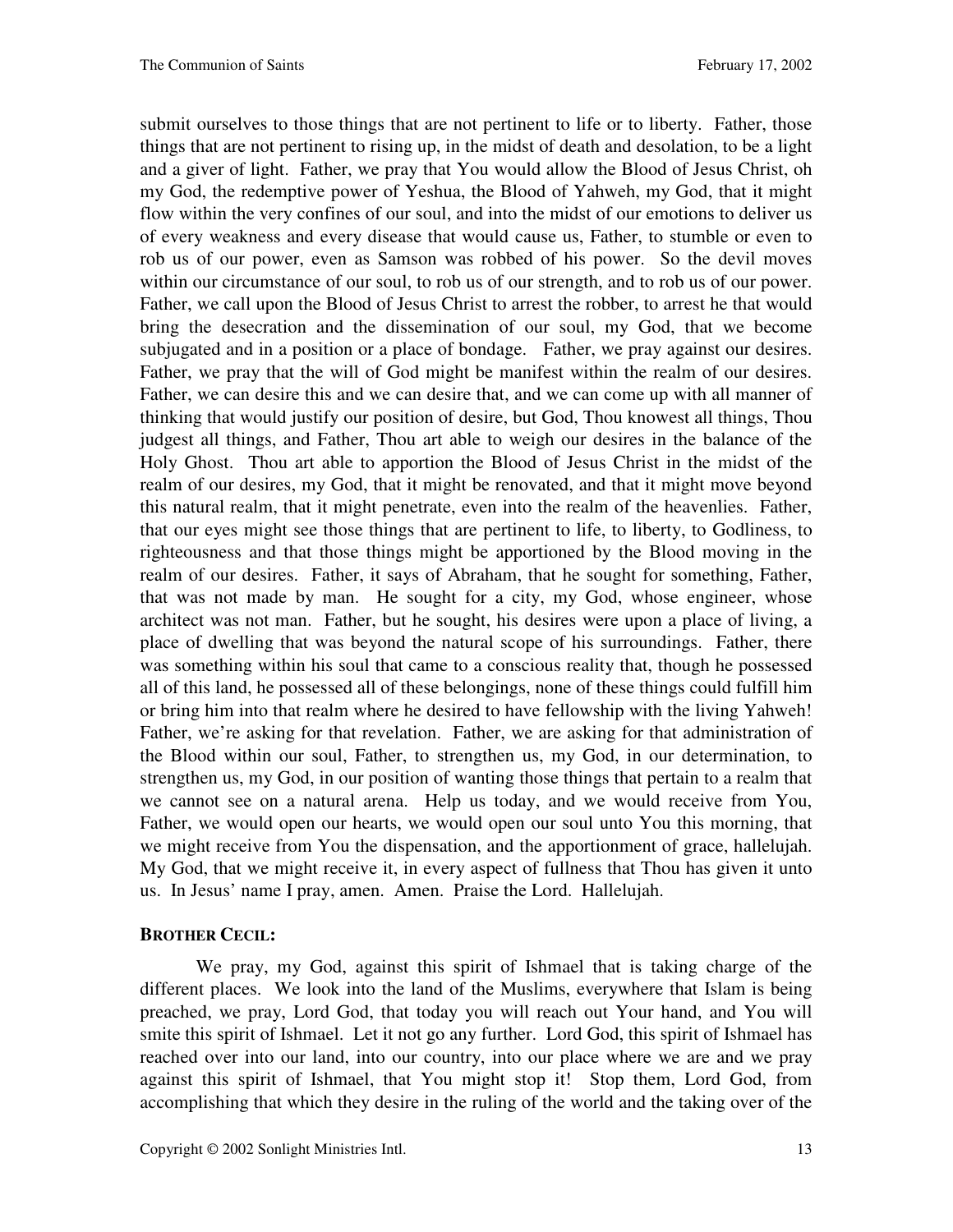different places. We see that today in Israel, they have again set off bombs, and killed innocent people. We are praying, Lord God Almighty, that You will put Your hand over that whole place and bring the people under God and deliver them from the spirit of Ishmael. Glory to God. Thank You, Jesus.

### **BROTHER BURT:**

 I feel very impressed to say something that I believe that the Lord has been speaking to me last night and this morning as we were listening to the Word. Last night the Lord spoke to me a Word. This morning as brother George was talking about the Eschatology Series, there was something. Now I don't know, it's just how the Lord works with me, I guess, but there is something very ominous about it that disturbs me somewhat, in that I am aware of a move of God. God moving from one realm into a higher realm. You know, we have talked about the End Time word, we have talked about the Sons of God message for a long time. I, personally, have probably been involved with it for at least 30 years, and maybe 35 years. We have talked about it a long time and sometimes with the talking and the length of time that you talk, you get your senses of awareness dulled or blunted. We do not understand, or we are not aware of, the changing of the environment to some degree. As little as it may change, we don't notice it because we are so familiar with the environment. It's like living in a place that has mountains and forests and all the beauty that nature can afford and living there day after day after day after day, or growing up in the midst of that environment and knowing nothing else so that you're not really aware of the grandeur of the thing that you are living in and amongst. You know, many times we take it for granted. I suppose that's really what I am trying to say. There is somewhat of a feeling that we have with regard to the Word because of the familiarity that we have had, or the amout of word that we have been exposed to. So we feel, maybe, somewhat a little indifferent, or maybe not so interested, or we just take it for granted, however that happens with regard to you and your set of circumstances. I think that, to me, that's dangerous, because it has a tendency to lull us into a position of lethargy that has the potential to cause us to miss out on what we have been working toward for so very long and so very diligently through the time and experiences we have experienced. Now, I know that many of us, not only us in this room, but worldwide, because of the Word we have believed, have experienced certain things as far as life is concerned. Tribulation and trouble. Anguish and pain. Loss. Sometimes, loss in the midst of our fellowship. It would be a shame for us to have experienced all of that, to come to this point and miss out individually. Hello? Miss out individually with regard to the position or the place that God has reserved for you and me, you understand?

 As I was saying, there is something very ominous about what you all are doing with regard to the Word. Something that has not been done heretofor, with the Word. Now, this is pertinent, probably, mainly with regard to the United States. I know that when we go to Africa and we have a meeting like this, they are very verbal about it, they are very vocal. They put up placards and billboards and plaster them all over the city. They go on the TV, they go on the radio, they announce, they are very verbal with regard to what they believe and the Word that is coming, and their willingness to share it with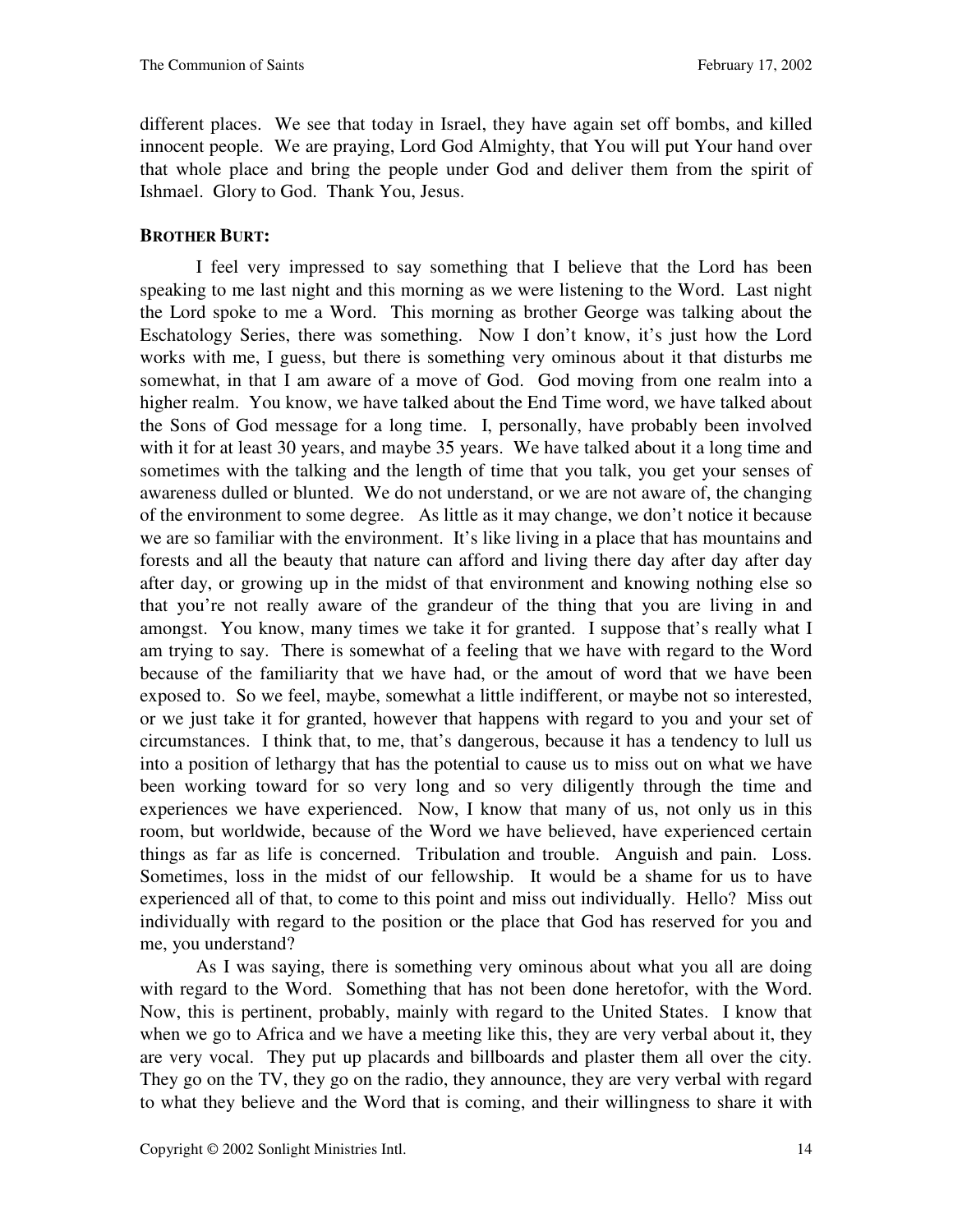everybody. It has not necessarily been that way with us in the United States. Now, that does not mean we haven't been, to some extent, evangelistic, but we really haven't been. We've been something of an introvert, withdrawn, and sometimes ashamed of the thing that we believe in because of the reaction, for whatever reason, with which people react. "You're a cult, you're this, you're that, you're that or this, you're fanatical," you know, whatever may be. The fact is, we have not done what other people have done with regard to the fact that we have a Word and we want to share it. Now, we are doing it in the form that you all have initiated in this arena of Dubuque with regard to the Eschatology Series. It's not something that is being hid, as it were, under a pillow or under a basket. It's being projected out beyond your realm of familiarity. That, to me, is ominous and the reason why it is ominous is because it seems to me, contextually with regard to scripture, to be in line with the aspect of the invitation and the things that pertain to the wedding feast. Hello? Now, I discovered something. I discovered something that I believe was a revelation to me, and I believe it was God. Now, you may not agree with it, and that's your privilege. I think that I came to a position or understanding that the wedding feast invitation is not something that necessarily comes to everybody at the same time. I think that it's apportioned, dispensationally, to segments of humanity in the time scope or the time frame that God apportions it. Some people may get that invitation before you get it, you understand? Hello? I don't know why, God knows why. You know, He knows the people, He knows their frame of mind, He knows their potential, He knows their ability to accept or reject the message. Hello? And the reason why I say that is because, many years ago, we went out on the field to a country and the Word that the Lord brought to us, this was many years ago, was that God was bringing them the invitation to the wedding. And there was a rejection of that invitation, there was a rejection. This was many years ago. Hello? This was many years ago. Now, however that fits into the scope of things, I don't know, but I do know that now, in this arena, in this environment, God is once again moving in a manner or fashion with the household of faith. Hello? He's moving once again with the household of faith, and there is an invitation that is being sent out. The fact of the matter is, there was a rejection of the invitation before the sending or the expansion of the invitation that God was giving, and that's the ominous part! Because if you are a party, or are in fellowship with the extending of the invitation, it doesn't necessarily mean that you have accepted and moved to acquire your position that the invitation has given you. Do you understand what I'm saying? Do you really understand what I'm saying? JUST BECAUSE YOU ARE IN FELLOWSHIP WITH THE FELLOWSHIP THAT IS SENDING OUT THE INVITATION TO THE HIGHWAYS AND BYWAYS DOES NOT NECESSARILY MEAN YOU ARE ONE OF THE GUESTS. Your being apportioned as a guest is by your participation with the requirements of the invitation. Your requirement of participation is on a particular level that is not set by your position of perception. It is something that is done on a higher realm. Hello? It is something that is done on a higher level, a higher realm. The perception of whether or not you have responded in a correct manner is something that is judged by God and the requirement that He has put upon you in your personal set of circumstances. What was your response? What was your reaction? What is your participation with regard to the thing that God has spoken to you individually and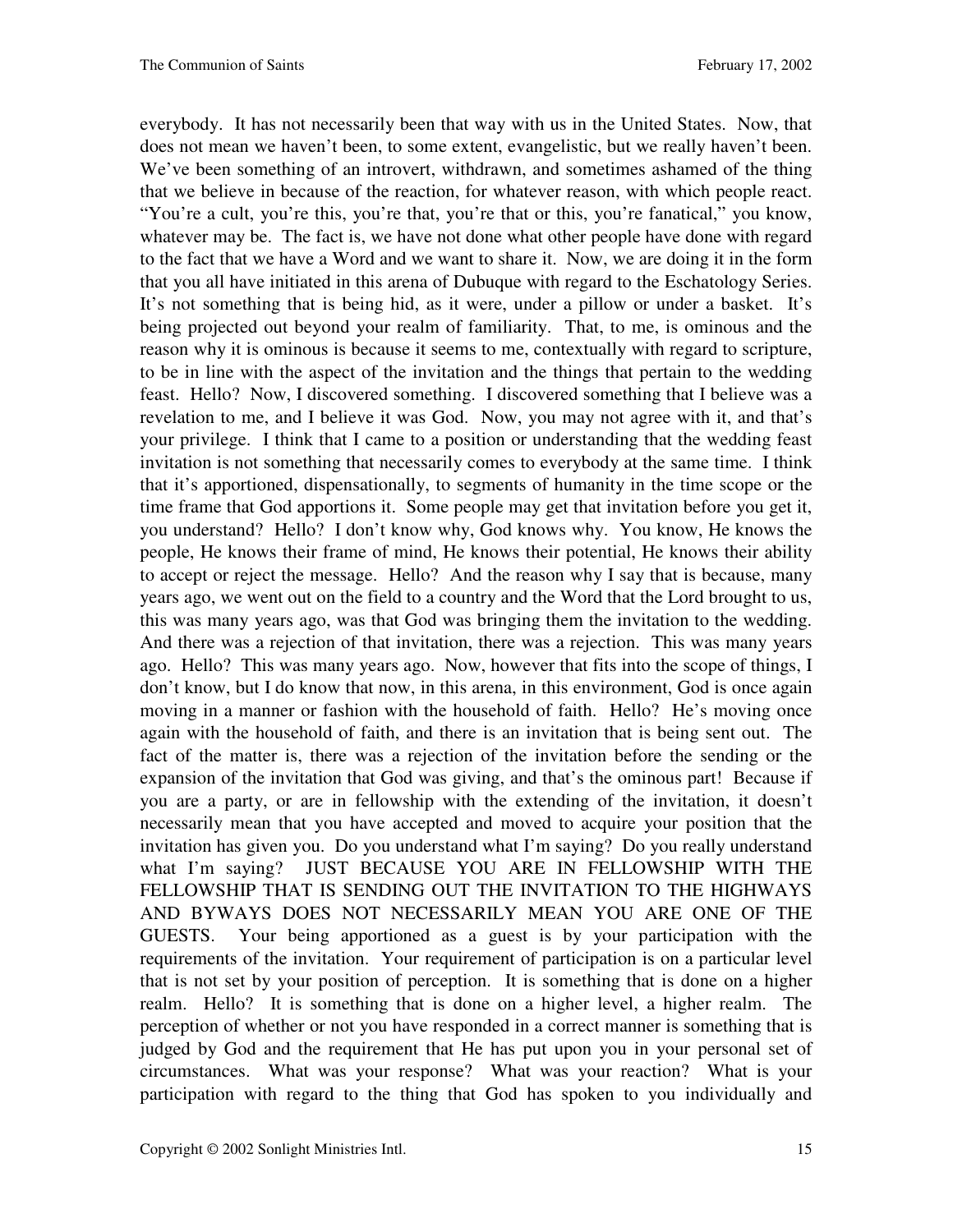collectively? There is something more to Sons of God than coming to church and listening to a Sons of God message. There is a requirement and a participation and a sacrifice that is required with regard….one would not leave his land, one would not leave his wife, one would not leave his cows, can you imagine that? If you were to examine each and every realm of those excuses, they cover the whole spectrum of where you and I live and play and exist as far as our personal environment is concerned. It was not just not coming [to the wedding feast]. It was that they were involved with other things. We are all involved. We are all involved with husbands, we are involved with wives, we are involved with children, we are involved with work, relationships, hello? Hallelujah. A lot of times those relationships take precedence over the aspect of what the invitation required in order to be in the wedding feast. It takes precedence, and our lack of participation on a level of what God has required of us… Listen to me, brethren. God is going to require everything. I don't know what it was, and I don't know what the revelation was that you received that caused you to realize the position or the requirement of Sonship, but I know the Word that was delivered to me, and the requirement that God has made with regard to my position of participation. It's not religious theology. It's not religion, do you hear me? In the aspect of theology, knowing something about God, or having something of an understanding of the business of God, there is something that God requires of me, individually, personally. John said it very well, and he gave his life for it, he lost his head, that he might receive and retain another Head, hello? He said, I must decrease, that He might increase (John 3:30). Everything that was about John's lifestyle was uncomfortable. Was uncomfortable. It was not fashionable. It was not security minded. He was not planning, as it were, his future, in the realm of religion. He was looking for something beyond that realm of his humanity. And the problem with us, many of us, is that our humanity is so hard upon us that we are not able to understand or perceive the divinity that God wants to give us, or to bring us into.

 There is something very ominous about what you are doing. There is something very ominous about what you are doing. It's very easy to get up here, or in this type of environment, to clap your hands and sing, and to worship the Lord, and to move in the flowing of the Spirit. It's very easy. It is easy. It is easy! It is easy. To not do it is hard, because you have to resist the Lord. You have to resist. You know, one time my wife and I went to this place, and we went wading in this stream, and it was very difficult to wade up the stream. When the water was coming against you it was pressing you, it was wanting you to go the other way, and you had to be very careful in walking up the stream because of that pressure. That was difficult. If we had just sat down, the water was deep enough, and swift enough, that if we had just sat down in the water and went downstream, it would have been easy. So, it was more work walking against the flow than it was going with the flow. It's very easy for you and me to flow in the Spirit of God in this type of an environment because the water is coming from God, it's coming downhill, and pushing us down to a position or place in the Lord. It's much more difficult to stand and resist the flow of God and there's something that is very ominous. I don't know how I can relate it to you. There is something very ominous about what is happening in our United States environment. I'm not talking about September 11th. I'm talking about the spiritual environment and the move of God, that God is moving from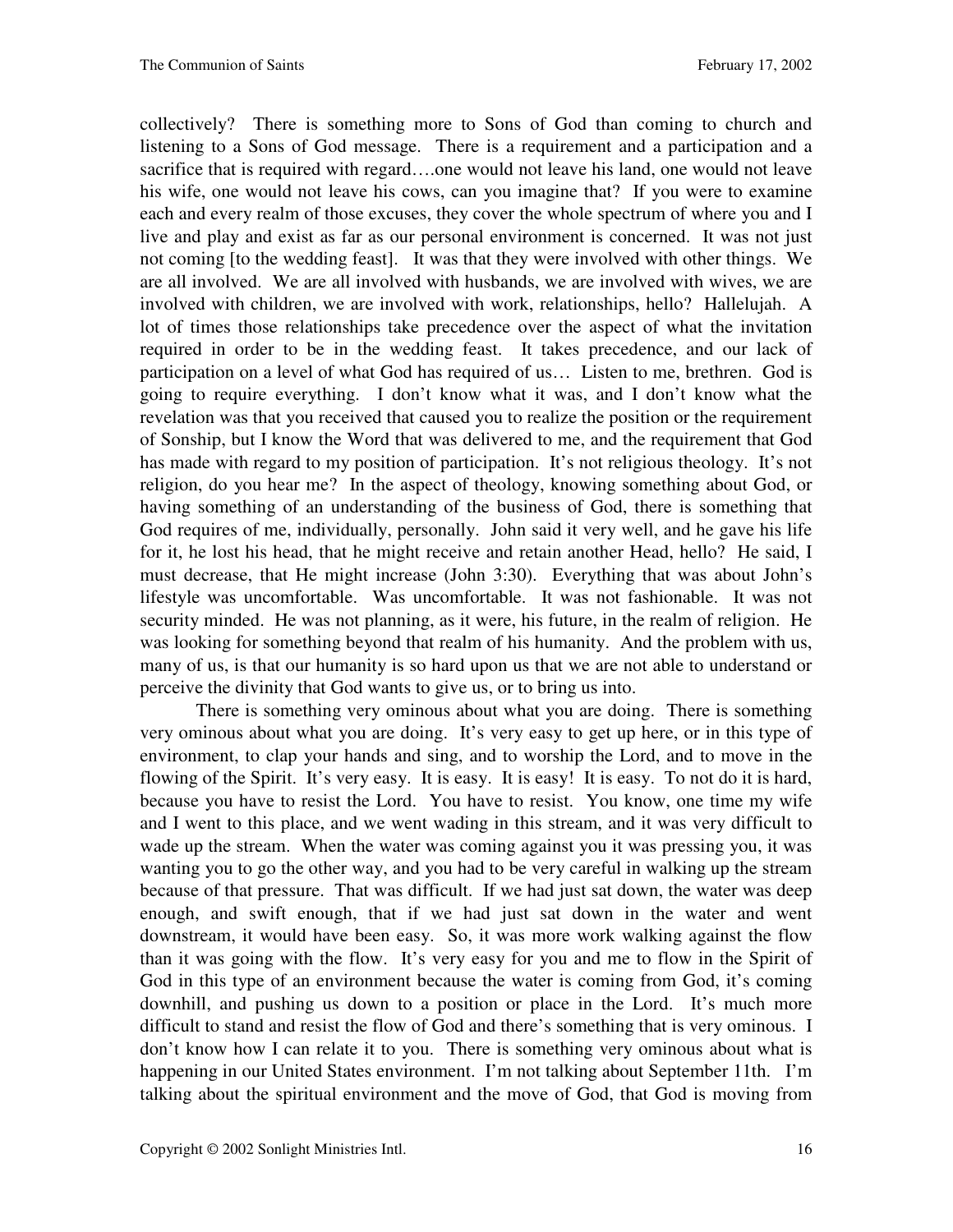one realm to another realm. I'm telling you, with every move of God, and when God has moved on, there has always been those that were so involved in the place that they were with God that they did not move on with God. They did not move on with God. I am sure that if any one of you or I were standing in a position here, looking up there, we would have said, "I wish we would have done what we were supposed to have done in order to receive what we could have gotten." Huh? It's not in here, it's out there! It's at home. It's at home with the husband. It's at home with the wife. It's at home with the children, brothers and sisters. It's not in here that counts. God doesn't care about here! He cares about out there! Now, I don't know, quite frankly, personally, maybe it's because of my personal set of circumstances, I know what the will of God is for me. I know what it is. I know what God is requiring of me. I know, because God has spoken to me. And for me to do or be involved with anything else less than that, less than  $100\%$ , is sin! That sin brings me into a position of condemnation. Do you hear me? As long as I participate with it, as long as I allow it, as long as I move in it, as long as I foster it, as long as I nurture it, it creates a set of circumstances and erects a barrier that will eventually, by my own hand, cancel out my position and my place. It's not that God has barred me. It's that I have recreated myself into a position that I am no longer conformable or compatible with the environment that I have called God. And that's what I think the whole story about the man with the garment was about, the garment that wasn't the garment that he needed. He was in there. And he was accosted because he was not clothed in the proper manner. It has nothing to do with how you feel about somebody else, or how you feel about your set of circumstances. It has nothing, nothing whatsoever to do with that. It has nothing to do with your personal position. It has nothing to do with your discomfort. It has nothing to do with the aspect of how you're being used, right or wrong, do you hear me? It has everything to do with how you allow the Spirit of God that is within you to fulfill the will of God in the place that God has planted you. Anything less than that is sin. Anything less than that is sin. I'm telling you that the defining line between sin and righteousness as you climb into God becomes more indefinable. Oh, we know that going to bars and all of that, that's sin. What about the aspect of, where there is no discernible line drawn, where the still small voice says, "Go left," and I go right, or, "Go right," and I go left. Or the Spirit of God talks to you in the still small voice and presents a need or a facet of circumstances that God wants you to be participating in and you don't participate in it. For whatever reason, "I'm too tired," "I don't have the time," "Oh here we go again, can't they solve their own problems?" Nobody likes anybody calling them up at 2:00 in the morning. I like to sleep. But if the fact that turning off my phone so that I cannot be disturbed, when I said to God, "My life is not my own, but my life is Yours, and to be used by You in any manner or any fashion or any set of circumstance," or someone requires of me this, or requires of me that, or requires of me this or that or this, and I do not obey the unction of the Holy Ghost within me, to me, that's sin. To me, that destroys something of the godliness that has been deposited within my soul. You know, the Bible talks about death being swallowed up into life, but I believe that the converse is also true, that life can be swallowed up. I believe that the life that is in me can be swallowed up or smothered by my death. Huh? I don't know, I don't know. But I know what the scripture says, I do know that. I do know